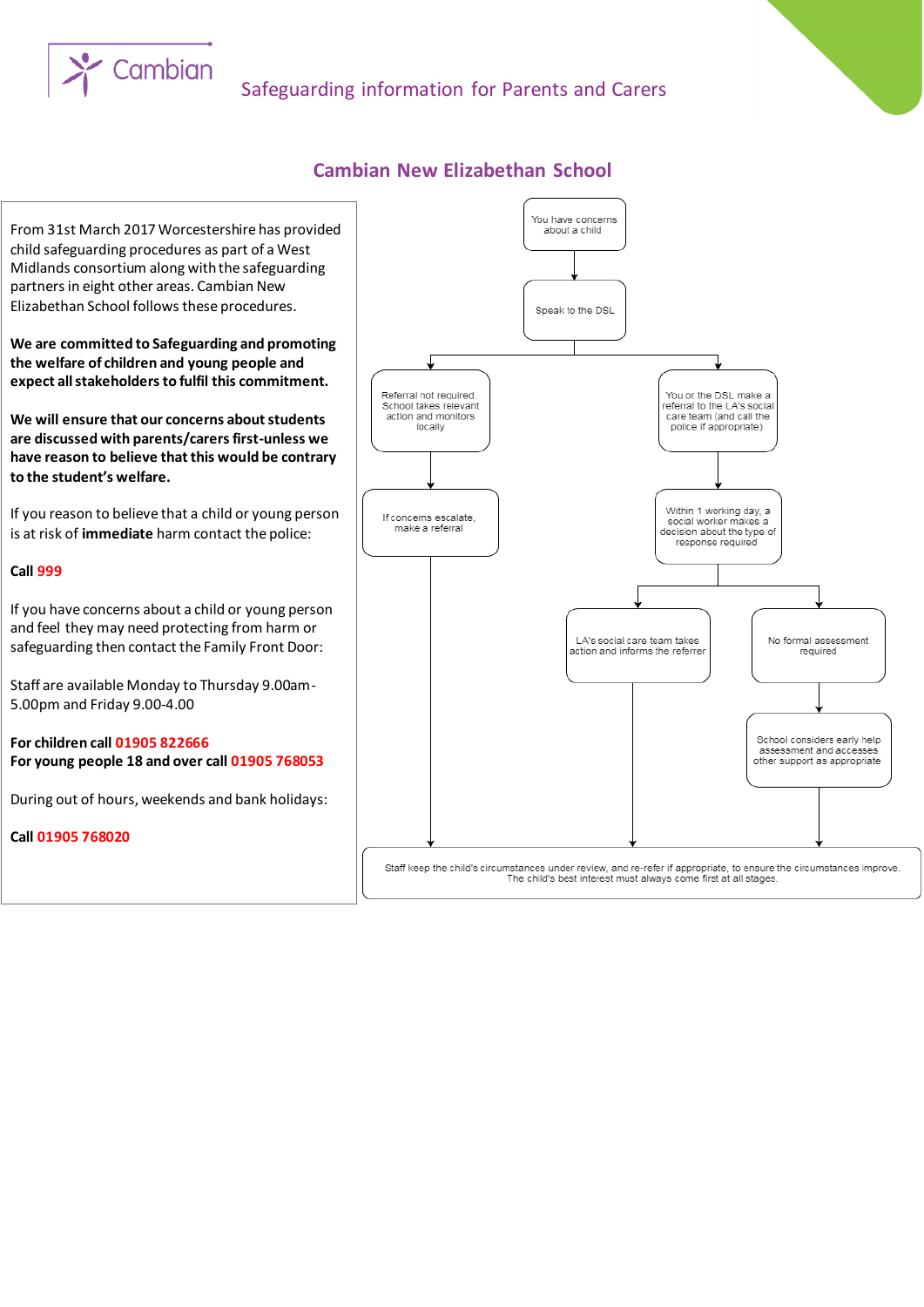

# Safeguarding information for Parents and Carers



# Early Help Offer

For advice parents/carers can speak to school. We recognise the challenges that families face in bringing up children. There may be times when extra help and support is needed. If this is the case please contact us. We will follow the Early Help offer for the appropriate Local Authority and we will support this by:

Listening and responding to parents worries Commit to multi-agency working to offer the best possible support Complete an Early Help Assessment Contact the appropriate Children's Social care if we think the problem is more serious



<https://www.familylinks.org.uk/parents>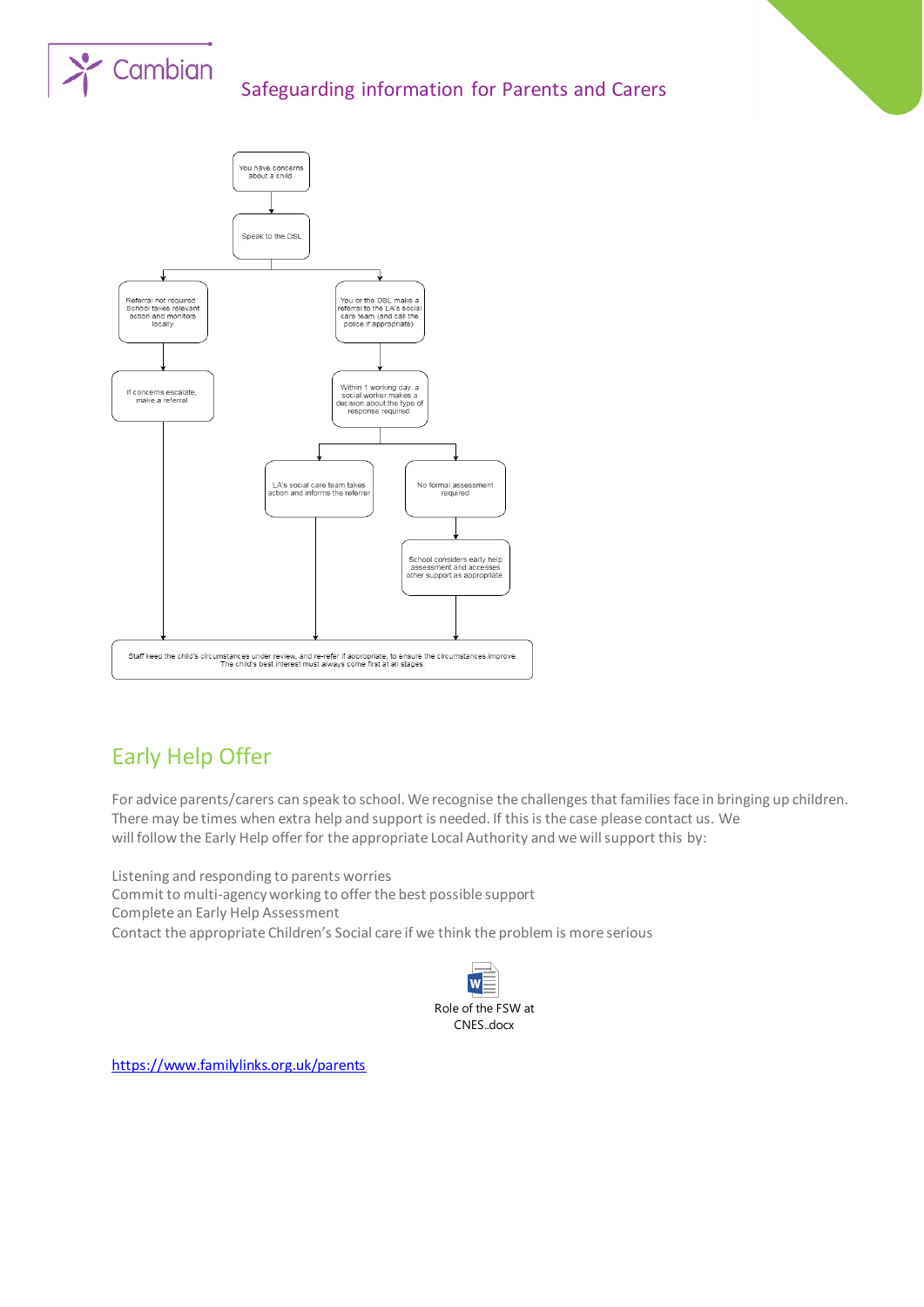

## **E- Safety**

We recognise that E-safety is an essential aspect of the curriculum and we aim to embed safe practice into the culture of the school.

ICT, Citizenship and Personal Development lessons encourage students to develop and update their knowledge. It is vital that our students understand the potential dangers of the technology they use and how to use it safely and legally.

This is one area where we are most commonly asked for support by parents. The links below offer useful information and we can also help you with this.

Please find a range of parental online safety links below:



### **Get Safe – Keeping children and young people safe from criminal exploitation.**

- Are you worried about changes in your child?
- Do they have unexplained friends, money, gifts?

If this is not an immediate Safeguarding concern the please contact the school or your local Childrens social services.

In Worcestershire call 01905 845568

#### **Visit the NSPCC website for more information on CCE**

[NSPCC | The UK children's charity | NSPCC](https://www.nspcc.org.uk/)

We use assemblies and Personal Development time to educate our students about the risks of CE. Parental reinforcement with this is always helpful.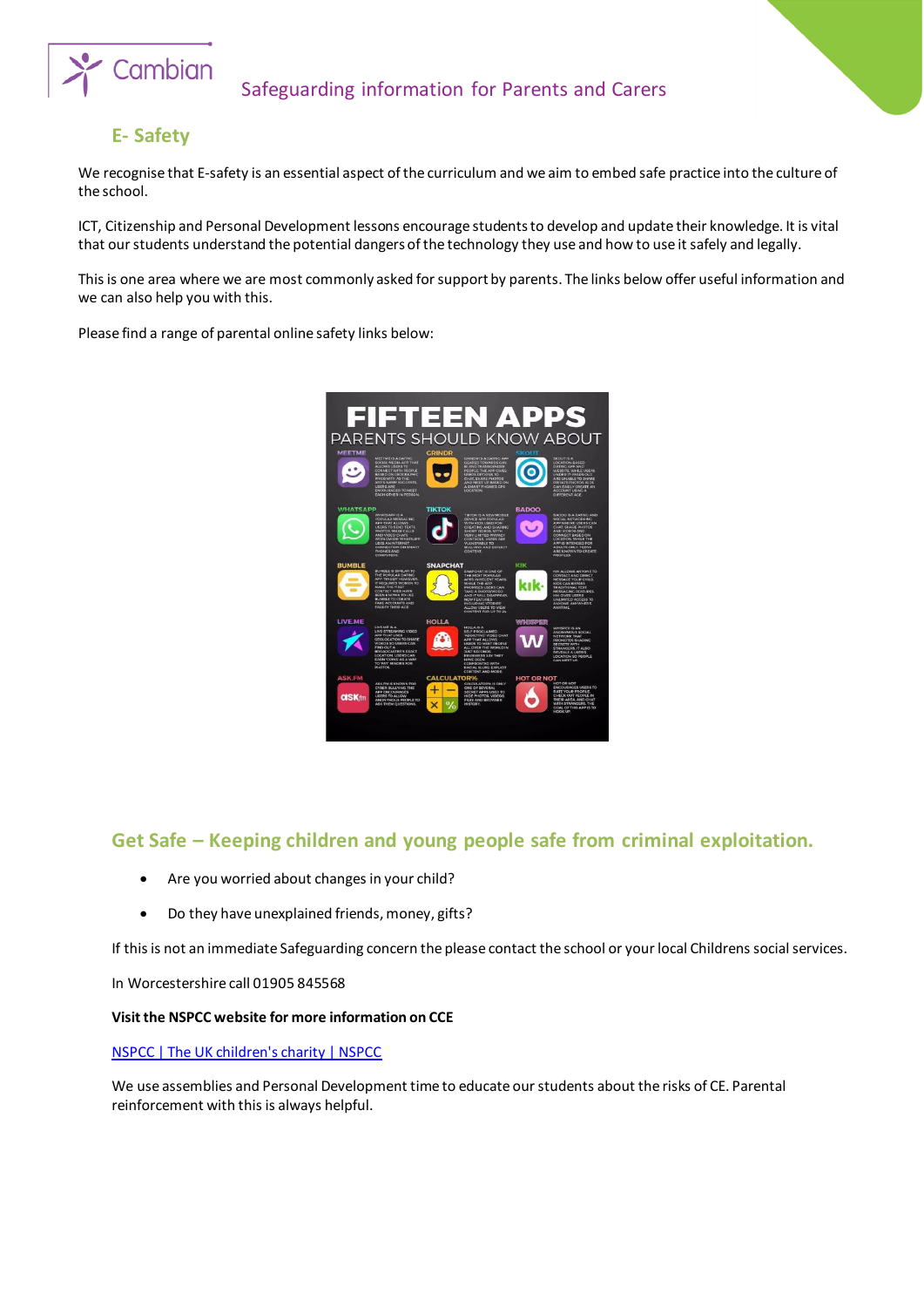# Safeguarding information for Parents and Carers

### **Child Sexual Exploitation**

Cambian

Child Sexual Exploitation is a form of sexual abuse and a hidden crime. Young people often know their abuser and trust them, and don't understand or realise that they're being abused. To them, this is normal behaviour.

Children and young people may be tricked into believing they're in a loving, consensual relationship. In some cases, young people are persuaded or forced into exchanging sexual activity for money, drugs, gifts, affection or status.

[Parents Against Child Exploitation \(Pace\) UK \(paceuk.info\)](https://paceuk.info/)

# The Designated Safeguarding Lead (DSL)

Sara Ferguson is the Headteacher is also the DSL and whose contact details are as follows:

**Telephone 01299 250258 Email sara.feguson@cambiangroup.com**

# The Deputy Designated Safeguarding Leads (Deputy DSL)

Martin Roadknight who is the Deputy Head is also the Deputy DSL and whose contact details is as follows:

**Telephone 01299 250258 Email martin.roadknight@cambiangroup.com**

Jessika Pearson who is the Family Support Worker and is also the Deputy DSL and whose contact details are as follows:

**Telephone 01299 250258 Email Jessika.pearson@cambiangroup.com**

# Regional Lead/Manager /RI/NI

Lisa Lyon who is the Line Manager for the location and whose contact details are as follows:

**Email lisa.lyon@cambiangroup.com**

#### **Below are links to websites that might be of interest to you.**

#### **NSPCC**

If you're worried about a child, even if you're unsure, contact the professional counsellors 24/7 for help, advice and support. You can call them on 0808 800 5000.

#### **UK Safer Internet Centre**

Helping everyone to report harmful content online. If you or the person you are helping is in immediate danger please contact the police dialling 999

#### **Get Safe**

Sexual Exploitation can happen to any child, anywhere. It is a form of child sexual abuse. If you are a parent or carer who wants to learn more about child sexual exploitation, how to spot the signs and how to get help if you're worried, then there's information to help you.

#### **Knife Free**

Young people are increasingly becoming involved in tragic incidents where knives and weapons are involved. Knife crime affects more than just the person carrying the knife! Be Fearless – Speak out about Weapon Crime!